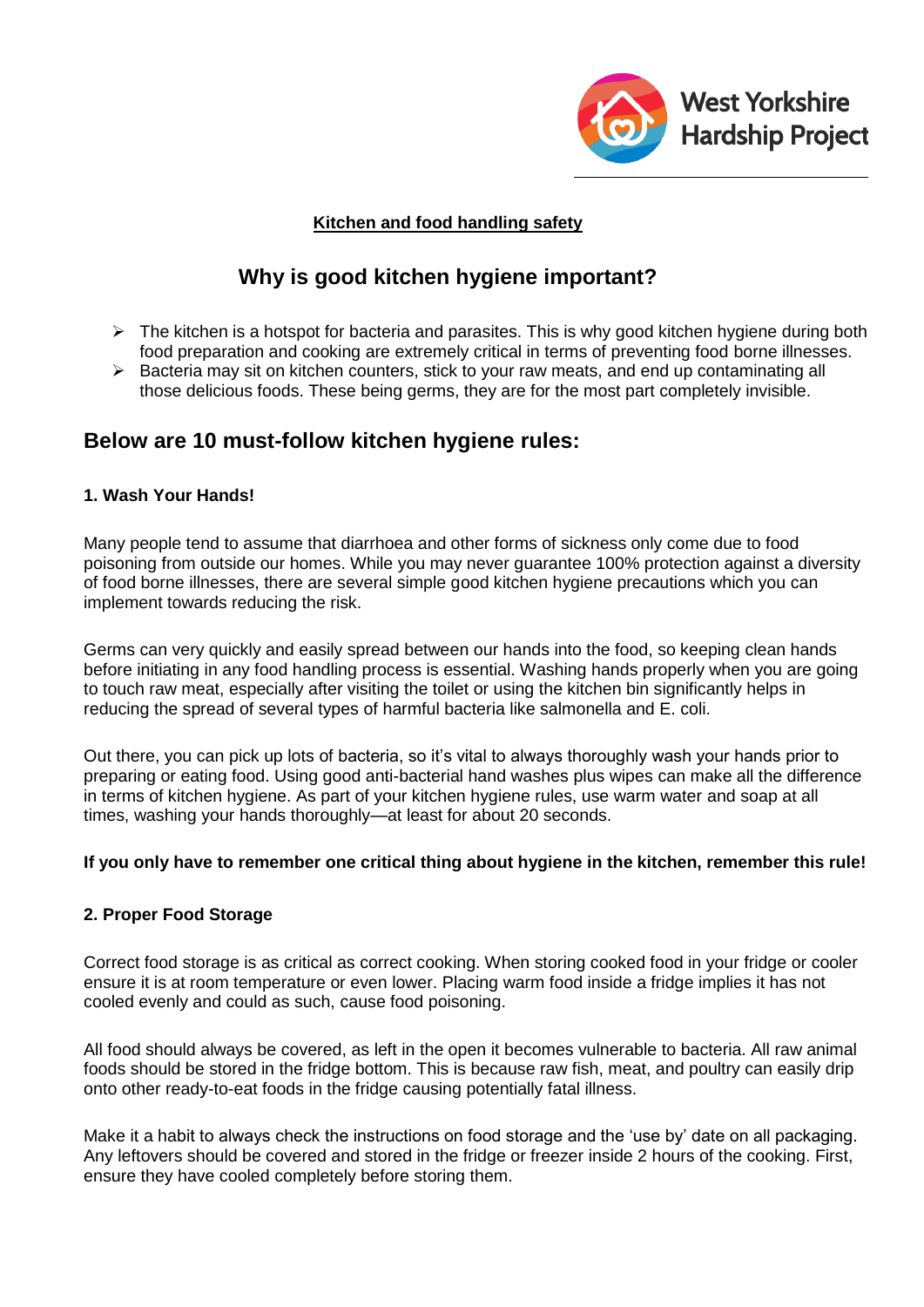# **3. Cook Food Thoroughly**

You are perhaps thinking this is obvious stuff! But you will be surprised by the number of people who actually under cook their food. With undercooked food, there is a higher risk of harmful bacteria getting ingested which may trigger food poisoning. All animal foods ought to be cooked to a minimum of 170 ° F, if you want to get rid of viruses, bacteria, and parasites which bring food borne illnesses.

If unsure, cut into foods like meat, sausages, chicken, and burgers to check if they have been fully cooked all through. When you are reheating food, ensure it steams hot all through, and never have any food reheated more than once.

Hygiene in the kitchen includes washing vegetables and fruits to remove harmful bacteria and germs from the surface of the foods.

# **4. Never Defrost Food On The Counter**

Defrost the food to be cooked in the refrigerator, in cold water, or in the microwave, never on the counter. All perishable foods must never be thawed on the counter for periods lasting more than 2 hours because while at the centre, the food may still be frozen but the outer food surface could enter into what is referred to as the Danger Zone.

This is a zone whose temperature range lies between 40° and 140°F, in which lethal bacteria tend to multiply rapidly. It is best to thaw all frozen foods by placing them in the fridge bottom shelf or under cold running water for less than an hour.

Poultry and meat can be thawed in airtight packaging placed in cold water, but ensure the water is changed every half hour and the thawed food must be used immediately. If time is a factor, you may use the microwave.

#### **5. Clean Up and Down**

After cooking, keeping a clean kitchen is very important. It is estimated that the average kitchen chopping board carries more faecal bacteria compared to the average toilet seat.

Damp kitchen sponges and washing brushes are known bacteria havens. Washing your kitchen and wiping down your equipment with the good hygiene products greatly reduces cross-contamination risk dramatically.

Also, bacterial growth is prevalent where water lingers for a while, so it's important to frequently wipe down the underside of your dish drainer. Better yet, get a [dish drainer that has a spout](http://www.besthomekitchenstuff.co.uk/top-5-best-dish-drainers/) that leads water into the sink.

Also, it's a good idea to [invest in a steam mop](http://www.besthomekitchenstuff.co.uk/top-10-best-steam-mops/) as they're able to eliminate 99% of bacteria by using the extremely hot temperatures of steam. They're pretty versatile as they can clean different types of floors and surfaces too.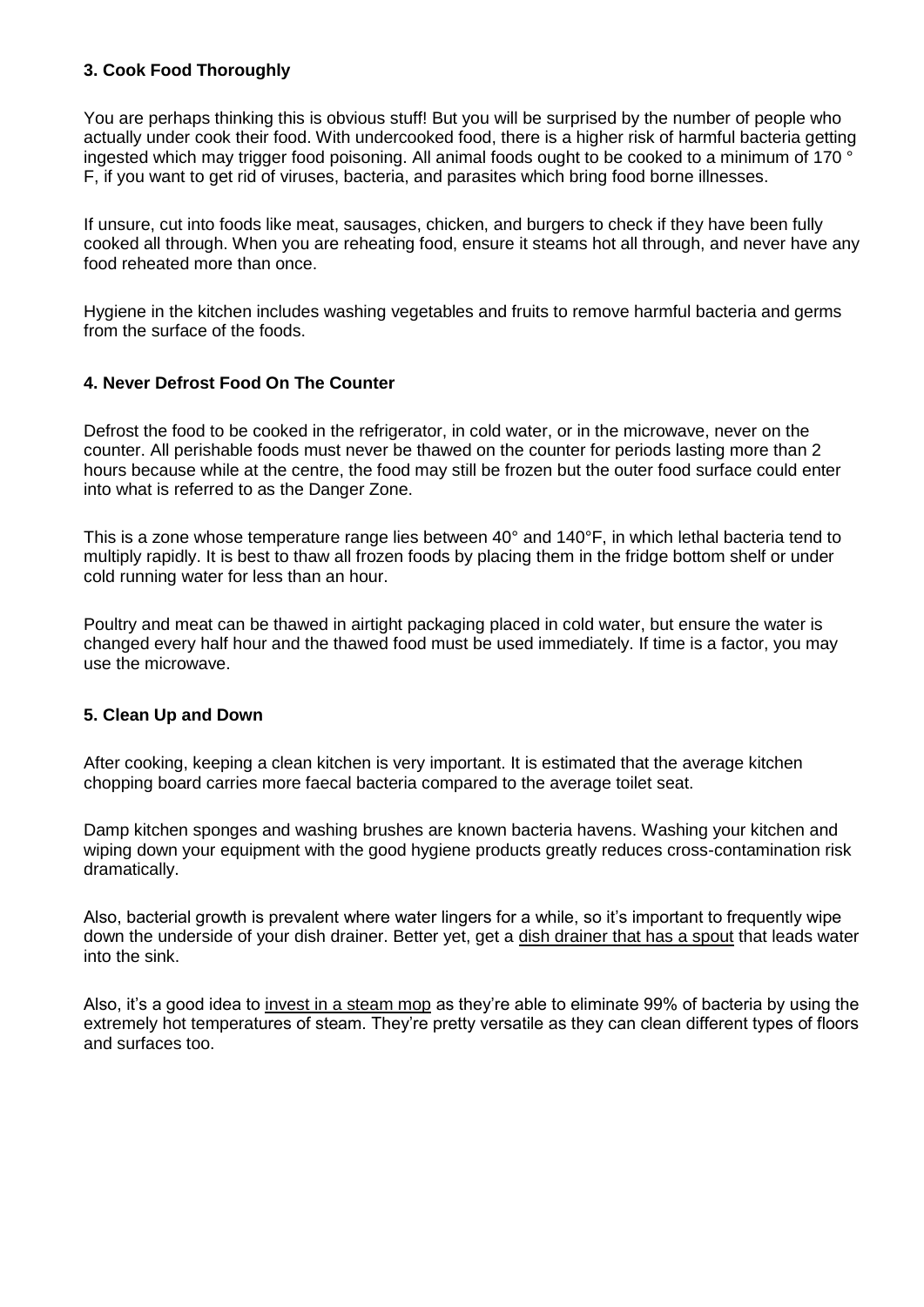#### **6. Either Keep It Hot Or Cold**

If you cannot keep it hot or cold, then it's best not to keep it at all. There are some particular foods that are extremely vulnerable to rapid bacterial growth prior to cooking and after. This group of food includes poultry, eggs, fish, sliced melons, tofu, beans, rice, and sprouts. Such foods ought to always be kept above 140°F or below 40°F.

Never keep cooked food in your refrigerator for more than 7 days. If leftovers are to be safe, make sure you heat them to a minimum of 170° F! If you suspect that a food could be spoilt—uncharacteristic colour or odour or damaged packaging—it's best to throw it out.

# **7. Clean the Kitchen Sink and Oven**

At least once each time you use the kitchen, wipe down the sink as part of your kitchen hygiene rules. Every week, disinfect it by filling it up with either hot or warm water plus a small quantity of bleach. Remember to scrub around the entire sink with a good scourer, not forgetting the inside of the plus and plug chain.

After every use, wipe out the oven using a cloth and warm water.

If the oven happens to be particularly dirty, perhaps after a heavy session of cooking and baking, prepare a thick bicarbonate of soda paste, smear this all over the oven, leaving it to do its part overnight. Come morning, grab a solid scourer, some warm water and then scrub away all the grime dirt using some elbow grease!

# **8. Avoid Cross Contamination**

Always use individual or separate cutting boards for different food ingredients like fish/raw meat/poultry, farm produce, and cooked foods. Using a common chopping/cutting board poses a health risk, but these can be prevented easily through maintaining a clean kitchen at all times. You may, for example, opt to have a distinct red cutting board to be used specifically only for raw animal foods so as to avert any cross contamination.

The fact is that the majority of food poisoning cases actually happen within the home. It is usually a direct consequence of poor kitchen hygiene, where germs coming from raw foods get transferred to the kitchen surfaces and other foods as we prepare meals.

Poor personal cleansing can greatly reduce chances of cross contamination. Your personal health standards could have a significant effect on the spread of germs, bacteria, and illnesses through the way you come into contact with nutritional consumables.

#### **9. Maintain the Kitchen Fridge And Freezer**

At least once a month, take out the fridge shelves and compartments and have them washed with warm water and soap. As part of your hygiene rules, always rinse and dry the shelves before putting back. You can wipe the fridge inside with a mixture of water and bicarbonate of soda. Remember to wipe down the fridge outside too, particularly the handle!

For the freezer, when ice starts building up, it needs defrosting. After the ice has melted, take out all the compartments and shelves, washing them in soapy warm water, rinse them before placing them back. At least once a year, pull out the freezer and vacuum the unit's cooling elements to make it more efficient.